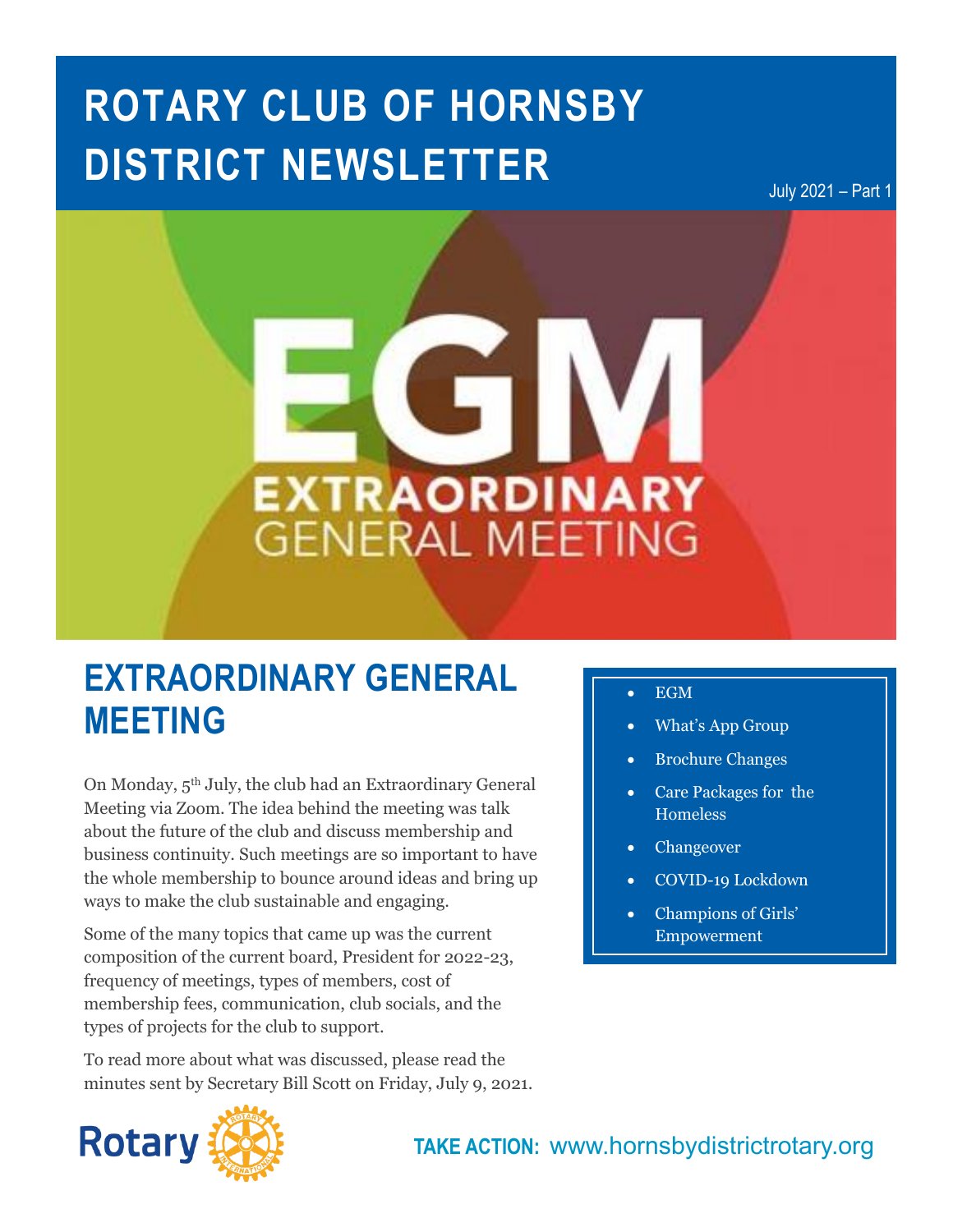# **WHAT'S APP GROUP**

At the EGM, some members spoke up about the lack of communication amongst members.



group tnat anowed members to connect with ea<br>in real time. So far, we have 11 members in the Sadia had a great idea to set up a What's App group that allowed members to connect with each group. As a member of the Rotary Club of Hornsby District, if you would like to be included, please email [members@rcohd.org](mailto:members@rcohd.org) with the subject line "What's App Group" and address the email to Sadia. She will add your contact number to the group.

For any of the members who like to be notified but daily, you can go into your settings and choose to not have notifications for this group.

We hope to chat with members at the next meeting to get some feedback!



### **Brochure Changes Coming**

The club's marketing team has been working on changing the brochure. We sent out our final draft a month ago and received feedback from members.

Haru, one of our marketing volunteers, is putting in the final changes.

We hope to use these brochures as marketing tool to inform prospective members about the club and our activities.

The next big task on the marketing team's list is flyers. Once lockdown is lifted, we would like to post these on community bulletin boards.



Campaign ends 18 July!

# **Care Packages for the Homeless**

The club was approached by Gemma, a student at the Tara Anglican School for Girls, to partner with us and create care packages for the homeless in the Hornsby District.

The campaign is up and running and it looks like we will reach our target soon. Please share this [link](https://campaigns.hornsbydistrictrotary.org/index.php/homelessness-package) with your family and friends.

Once the campaign ends, we will need help from members to purchase supplies, put the care packages together and distribute them in the area.